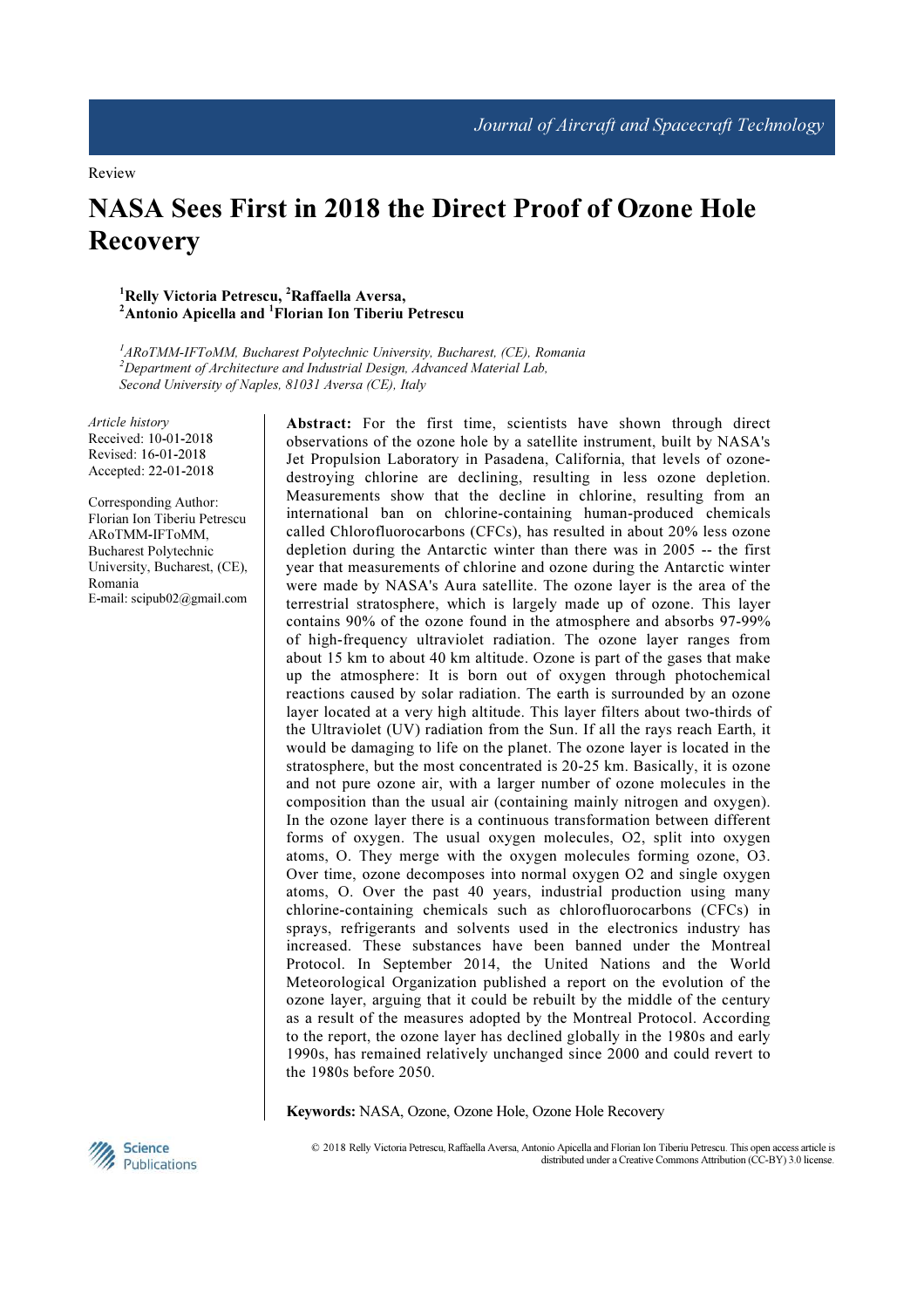# Introduction

For the first time, scientists have shown through direct observations of the ozone hole by a satellite instrument, built by NASA's Jet Propulsion Laboratory in Pasadena, California, that levels of ozone-destroying chlorine are declining, resulting in less ozone depletion.

Measurements show that the decline in chlorine, resulting from an international ban on chlorinecontaining human-produced chemicals called Chlorofluorocarbons (CFCs), has resulted in about 20% less ozone depletion during the Antarctic winter than there was in 2005 -- the first year that measurements of chlorine and ozone during the Antarctic winter were made by NASA's Aura satellite.

"We see very clearly that chlorine from CFCs is going down in the ozone hole and that less ozone depletion is occurring because of it," said lead author Susan Strahan, an atmospheric scientist from NASA's Goddard Space Flight Center in Greenbelt, Maryland.

CFCs are long-lived chemical compounds that eventually rise into the stratosphere, where they are broken apart by the Sun's ultraviolet radiation, releasing chlorine atoms that go on to destroy ozone molecules. Stratospheric ozone protects life on the planet by absorbing potentially harmful ultraviolet radiation that can cause skin cancer and cataracts, suppress immune systems and damage plant life.

Two years after the discovery of the Antarctic ozone hole in 1985, nations of the world signed the Montreal Protocol on Substances that Deplete the Ozone Layer, which regulated ozone-depleting compounds.

Later amendments to the Montreal Protocol completely phased out production of CFCs.

Past studies have used statistical analyses of changes in the ozone hole's size to argue that ozone depletion is decreasing. This study is the first to use measurements of the chemical composition inside the ozone hole to confirm that not only is ozone depletion decreasing, but that the decrease is caused by the decline in CFCs.

The study was published Jan. 4 in the journal Geophysical Research Letters.

The Antarctic ozone hole forms during September in the Southern Hemisphere's winter as the returning Sun's rays catalyze ozone destruction cycles involving chlorine and bromine that come primarily from CFCs. To determine how ozone and other chemicals have changed year to year, scientists used data from JPL's Microwave Limb Sounder (MLS) aboard the Aura satellite, which has been making measurements continuously around the globe since mid-2004.

While many satellite instruments require sunlight to measure atmospheric trace gases, MLS measures microwave emissions and, as a result, can measure trace gases over Antarctica during the key time of year: The dark southern winter, when the stratospheric weather is quiet and temperatures are low and stable.

The change in ozone levels above Antarctica from the beginning to the end of southern winter -- early July to mid-September -- was computed daily from MLS measurements every year from 2005 to 2016.

"During this period, Antarctic temperatures are always very low, so the rate of ozone destruction depends mostly on how much chlorine there is," Strahan said. "This is when we want to measure ozone loss."

They found that ozone loss is decreasing, but they needed to know whether a decrease in CFCs was responsible.

When ozone destruction is ongoing, chlorine is found in many molecular forms, most of which are not measured. But after chlorine has destroyed nearly all the available ozone, it reacts instead with methane to form hydrochloric acid, a gas measured by MLS. "By around mid-October, all the chlorine compounds are conveniently converted into one gas, so by measuring hydrochloric acid we have a good measurement of the total chlorine," Strahan said.

Nitrous oxide is a long-lived gas that behaves just like CFCs in much of the stratosphere.

The CFCs are declining at the surface but nitrous oxide is not. If CFCs in the stratosphere are decreasing, then over time, less chlorine should be measured for a given value of nitrous oxide.

By comparing MLS measurements of hydrochloric acid and nitrous oxide each year, they determined that the total chlorine levels were declining on average by about 0.8% annually.

The 20% decrease in ozone depletion during the winter months from 2005 to 2016 as determined from MLS ozone measurements was expected. "This is very close to what our model predicts we should see for this amount of chlorine decline," Strahan said. "This gives us confidence that the decrease in ozone depletion through mid-September showed by MLS data is due to declining levels of chlorine coming from CFCs. But we're not yet seeing a clear decrease in the size of the ozone hole because that's controlled mainly by temperature after mid-September, which varies a lot from year to year."

Looking forward, the Antarctic ozone hole should continue to recover gradually as CFCs leave the atmosphere, but a complete recovery will take decades. "CFCs have lifetimes from 50 to 100 years, so they linger in the atmosphere for a very long time," said Anne Douglass, a fellow atmospheric scientist at Goddard and the study's co-author.

"As far as the ozone hole being gone, we're looking at 2060 or 2080 and even then there might still be a small hole." (Buis and Reiny, 2018; Aversa et al., 2017a; 2017b; 2017c; 2017d; 2017e; 2016a; 2016b; 2016c; 2016d; 2016e; 2016f; 2016g; 2016h; 2016i; 2016j; 2016k; 2016l; 2016m; 2016n; 2016o; Berto et al., 2016a; 2016b; 2016c; 2016d; Mirsayar et al., 2017; Petrescu and Petrescu, 2016a; 2016b; 2016c; 2013a;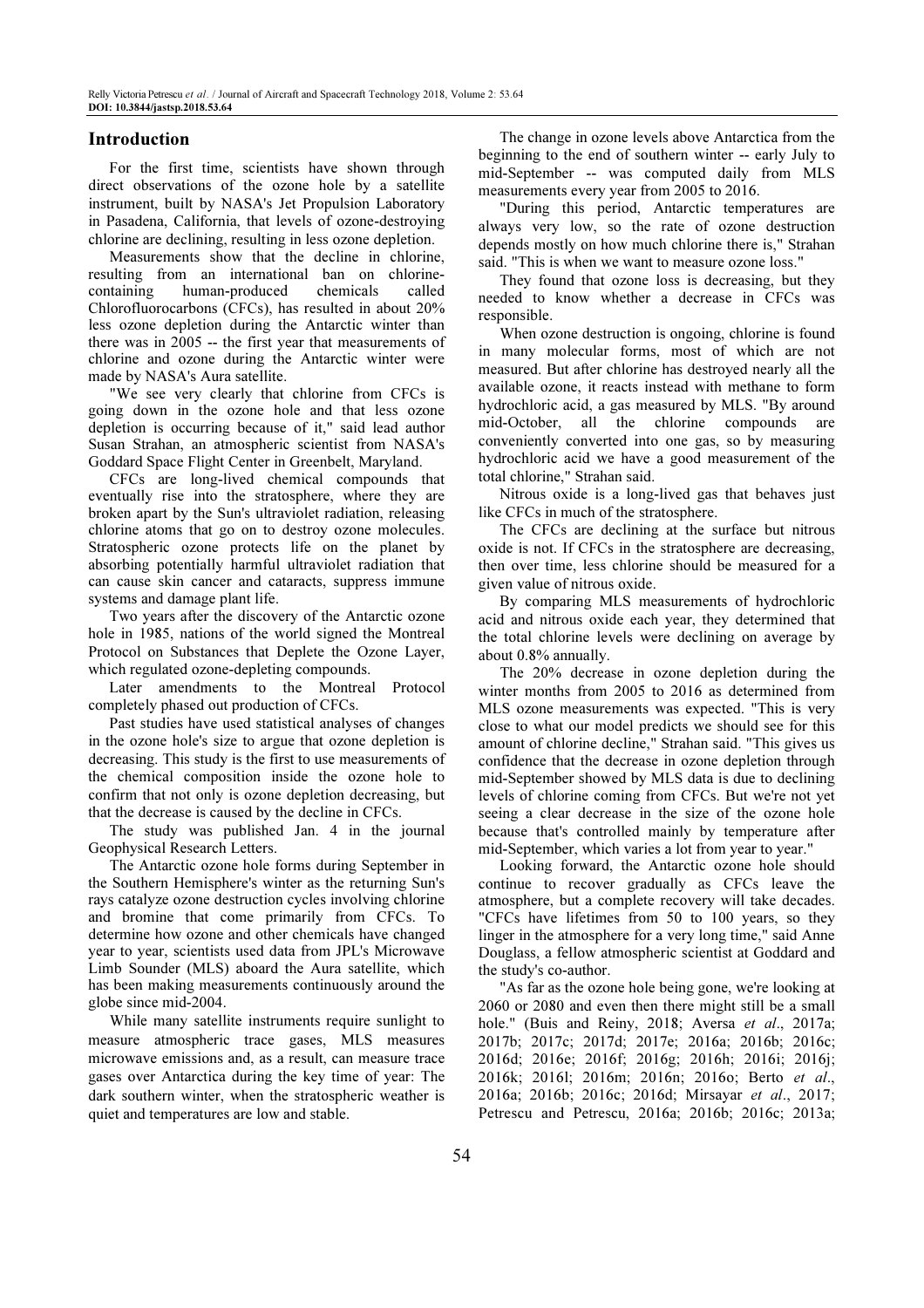2013b; 2013c; 2013d; 2012a; 2012b; 2012c; 2012d; 2011a; 2011b; Petrescu, 2016; 2012a; 2012b; 2009; Petrescu and Calautit, 2016a; 2016b; Petrescu et al., 2016a; 2016b; 2016c; Petrescu et al., 2017a; 2017b; 2017c; 2017d; 2017e; 2017f; 2017g; 2017h; 2017i; 2017j; 2017k; 2017l).

#### Methods and Materials

The ozone layer has shrunk by 20%, thanks to the global destruction of chemical shatters, according to a NASA study (Fig. 1).

In the report published this week, scientists show that the decrease occurred during the winter months from 2005 to 2016. "We see very clearly that the level of chlorofluorocarbons in the ozone hole is decreasing and that ozone depletion is lower due to this", said Susan Strahan, from NASA's Goddard Space Flight Center, in a statement quoted by Euronews. The study, based on information provided by the Aura satellite, is the first to directly analyze chemical measurements and claims that the reduction in the hole in the ozone layer is the result of chlorofluorocarbon prohibition. The ozone layer protects the Earth from ultraviolet radiation, which can cause skin cancer and cataracts and can destroy the plants. A hole in this layer was discovered in the 1980s and attributed to chlorofluorocarbons. Although it moves, scientists warn that it will take decades for harmful substances to leave the atmosphere. Chlorofluorocarbons are kept between 50 and 100 years, so researchers say that in 2060 or 2080 the hole in the ozone layer will disappear.

The ozone layer is the area of the terrestrial stratosphere, which is largely made up of ozone. This layer contains 90% of the ozone found in the atmosphere and absorbs 97-99% of high-frequency ultraviolet radiation. The ozone layer ranges from about 15 km to about 40 km altitude.

Ozone is part of the gases that make up the atmosphere: It is born out of oxygen through photochemical reactions caused by solar radiation. The earth is surrounded by an ozone layer located at a very high altitude. This layer filters about two-thirds of the Ultraviolet (UV) radiation from the Sun. If all the rays reach Earth, it would be damaging to life on the planet. The ozone layer is located in the stratosphere, but the most concentrated is 20-25 km. Basically, it is ozone and not pure ozone air, with a larger number of ozone molecules in the composition than the usual air (containing mainly nitrogen and oxygen).

In the ozone layer there is a continuous transformation between different forms of oxygen. The usual oxygen molecules, O2, split into oxygen atoms, O. They merge with the oxygen molecules forming ozone, O3. Over time, ozone decomposes into normal oxygen O2 and single oxygen atoms, O.



Fig. 1: Using measurements from NASA's Aura satellite, scientists studied chlorine within the Antarctic ozone hole over the last several years, watching as the amount slowly decreased. Credit: NASA's Goddard Space Flight Center/Katy Mersmann

Over the past 40 years, industrial production using many chlorine-containing chemicals such as Chlorofluorocarbons (CFCs) in sprays, refrigerants and solvents used in the electronics industry has increased. These substances have been banned under the Montreal Protocol. Chlorofluorocarbons (CFCs) are halogenated compounds derived from hydrocarbons wherein the hydrogen atoms have been replaced by chlorine and fluorine atoms. It's a type of fluorocarbons. A more common technical name for CFC is that of freon, a concrete example being freon-12 (dichlorodifluoromethane,  $CCl_2F_2$ ). There are also bromine-containing CFCs such as halothane  $(C_2HBrClF_3)$ . Since CFC contributes to the destruction of the ozone layer in the upper atmosphere, manufacturing of these compounds has been regulated by the Montreal Protocol, so they are replaced by other products such as HFCs. Analogous to simple alkanes, the carbon atoms in the CFC molecules have a tetrahedral geometry. Since chlorine and fluorine atoms have different sizes and charges different from hydrogen and their counterparts, methane-derived chlorofluorocarbons have almost perfect tetrahedral symmetry (Fig. 2).

Most chlorofluorocarbons are not chemically reactive and are stable at high temperatures. However, being so unreactive and inert, they can propagate in the stratosphere where, due to photochemical reactions, they cause decomposition and destruction of the ozone layer.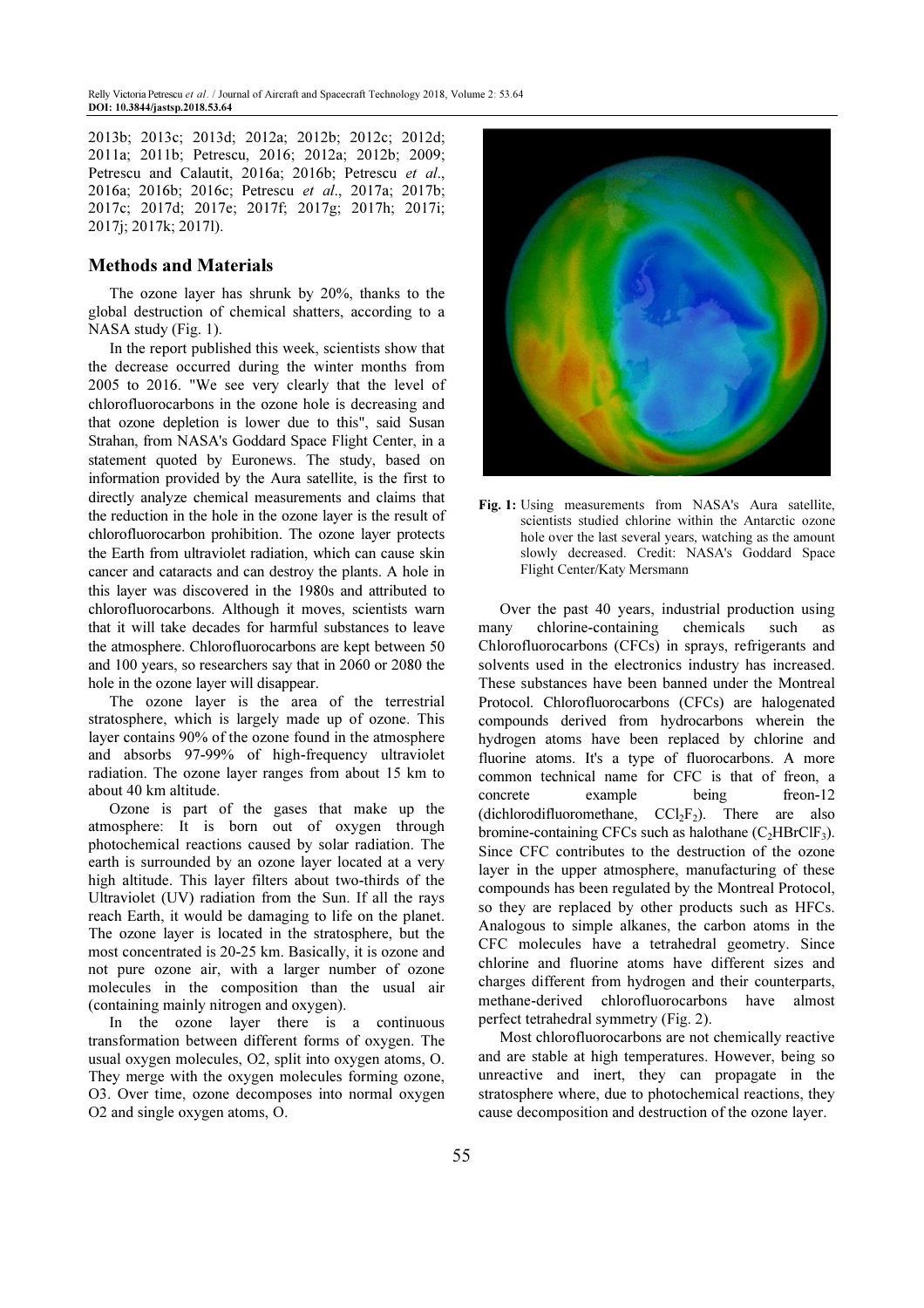

Fig. 2: The CFC structure indicates the substitution of the hydrogen atoms with chlorine and fluorine atoms; in the picture, the freon-11 (up) and freon-12 (bottom) molecules

The Montreal Protocol on Substances that Deplete the Ozone Layer (a protocol to the Vienna Convention for the Protection of the Ozone Layer) is an international treaty designed to protect the ozone layer by gradually stopping the production of several substances considered to be responsible for the destruction saddle. The Treaty was opened for signature on 16 September 1987 and entered into force on 1 January 1989, after which a first evaluation meeting took place in May 1989 in Helsinki. Since then, it has been revised seven times in 1990 (London), 1991 (Nairobi), 1992 (Copenhagen), 1993 (Bangkok), 1995 (Vienna), 1997 (Montreal) and 1999 (Beijing). It is hoped that if the treaty is respected, the ozone layer will replenish completely by 2050. Due to its adoption and implementation on a large scale, the protocol has become an exceptional example of international cooperation, which Kofi Annan has said is "perhaps the most successful international agreement to date ". It was ratified by 196 states.

In September 2014, the United Nations and the World Meteorological Organization published a report on the evolution of the ozone layer, arguing that it could be rebuilt by the middle of the century as a result of the measures adopted by the Montreal Protocol. According to the report, the ozone layer has declined globally in the 1980s and early 1990s, has remained relatively unchanged since 2000 and could revert to the 1980s before 2050 (Fig. 3).



Fig. 3: The ozone layer in the Northern (Upper) and Southern (Lower)

The United Nations (abbreviated: UN) is the most important international organization in the world. Founded in 1945, after the Second World War, it has today 194 member states. Its founding consisted of the signing, by its founding members, of the United Nations Charter. According to this document, the UN has the mission to ensure "world peace", "respect for human rights", "international cooperation" and "respect for international law". The headquarters of the organization is in New York. The UN uses 6 official languages: Arabic, Chinese, English, French, Russian and Spanish. Almost all official meetings are translated simultaneously into these languages. Almost all papers or "online" documents are translated into these six languages. Depending on circumstances, some conferences and working documents are translated only in English, French or Spanish. In September 2014, the United Nations and the World Meteorological Organization published a report on the evolution of the ozone layer.

Ozone is the second allotropic form of oxygen, consisting of three atoms. Its chemical formula is O3. Its molecule is unstable and decomposes after a short time in diatomic oxygen. It is a powerful oxidant, which is harmful to humans, causing headaches, being an irritant, caustic of the respiratory mucosa.

The ozone layer present in the earth's atmosphere acts as a filter that holds most of the sun's ultraviolet radiation, regulates the temperature in the atmosphere, with special implications for protecting the biosphere.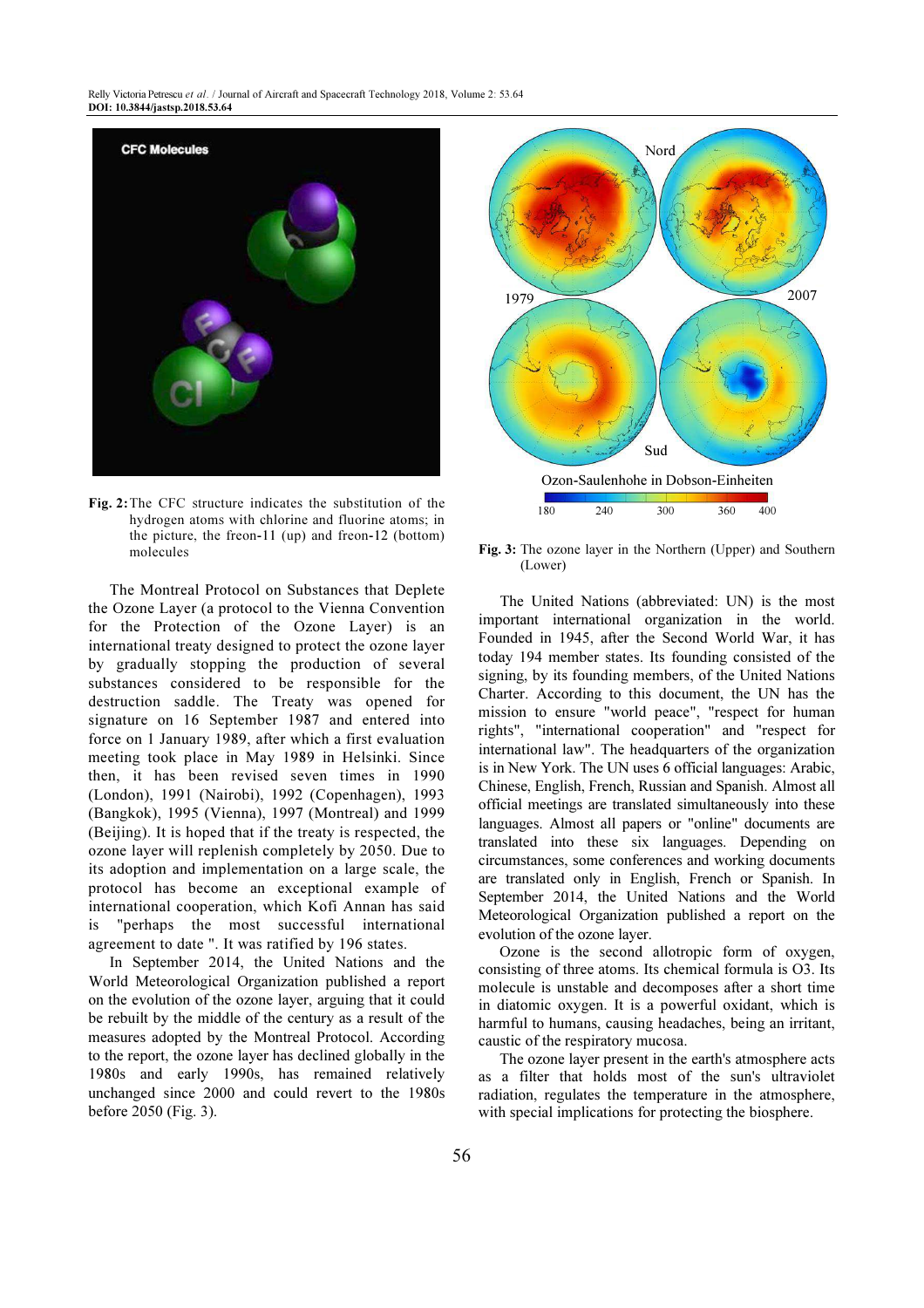Just because it is unstable, ozone is very rare and is found in the atmosphere (its highest concentration is the ozone layer), at the Earth's surface (at a rate of 1·10-7%) and at 22 km of surface Earth (1: 10-6%). Places where ozone may occur are the waterfalls and shores of the seas (resulting from ultraviolet rays) and fir forests (produced by the oxidation of turpentine and other organic compounds).

The presence of ozone in the atmosphere is due to the interaction between ultraviolet rays and atmospheric oxygen. These rays, characterized by a significant amount of energy, decompose the oxygen molecules into two atoms. Ozone is formed by the union of three such atoms, but it is unstable, so that the atoms again merge into oxygen molecules and the cycle repeats infinitely.

The ozone layer around the Earth protects the biosphere from the harmful effects of solar ultraviolet radiation (such as skin cancer) and potentially hazardous electromagnetic radiation.

Ozone formed near the earth is toxic, leading to difficulties or respiratory damage and destruction of plants.

In recent years, chemical pollution (especially freon) has led not only to global warming, but also to the destruction of the ozone layer, a phenomenon with negative effects such as:

- Disturbing the thermal equilibrium of the atmosphere
- Triggering acid rain
- the disappearance of some animal species
- Reducing the reproductive rate of animals
- Increased incidence of skin cancer and eye conditions such as: Conjunctivitis, cataracts

As a result of chlorofluorocarbon emissions, at the end of the 20th century, the phenomenon of atmospheric ozone depletion, especially above the Antarctic, was noted. This is also due to the presence of ice crystals in the polar ice stratospheric clouds.

Greenhouse effect is a term used to highlight the contribution of certain gases emitted naturally or artificially to warming the earth's atmosphere by altering the permeability of the atmosphere to the solar radiation reflected by the terrestrial surface. This phenomenon was discovered by Joseph Fourier in 1824.

In the Earth's atmosphere, the greenhouse effect was responsible for its sufficient heating to allow plant development as we know it today.

The main element responsible for producing the greenhouse effect is water vapor (70%). The next share is carbon dioxide (9%), followed by methane (9%) and ozone (7%).

Over the last half century, large amounts of carbon dioxide and methane have been emitted into the atmosphere, which have reduced the permeability of the atmosphere for the heat reflected by the Earth to

space. This has led to the start of the so-called global warming phenomenon.

According to a study in 2007, 22% of global greenhouse gas emissions come from agriculture, a percentage similar to that in the industrial sector but higher than in the transport sector. Cattle farming, especially transport and feeding, is responsible for 80% of greenhouse gas emissions from agriculture.

According to the IPCC Climate Change 2014: Mitigation of Climate Change, 62% of greenhouse gas emissions between 2000 and 2010 are carbon dioxide. Greenhouse gas emissions grew faster between 2000 and 2010 than in the previous three decades and nearly half of cardone dioxide emissions between 1750 and 2010 are due to the last 40 years.

One of the most important global environmental issues is the greenhouse effect. The main cause of this effect is that enormous amount of carbon dioxide and other greenhouse gases that accumulate in the air layer forming a "patch". Substances that act: Freons, methane, ethane, nitrogen oxides, hydrogen, water. The properties of these substances are such that they allow the ultraviolet rays to pass very easily, reaching the surface of the soil, these rays transform into thermal energy and the thermal energy from the surface of the soil through this layer passes much harder in so the situation is created - the thicker the blanket, the warmer it is under it. This effect, called greenhouse effect, causes global climate change. The greenhouse effect also has positive properties, in the absence of these substances causing the effect the average temperature on the earth globe will be - 15°C. Currently, the amount of carbon dioxide is equal to 0.03%. If this quantity is assumed to be doubled, in this situation the temperature of the earth globe may change by 1.3-3°C. This increase in temperature can cause the glaciers to melt, so the ocean level can grow up to 6 m.

#### Results

Researchers report that one of the biggest environmental issues that worried the planet over the years 1980-1990 has been a solution.

Research by US and UK scientists has shown that the size of the hole in the ozone layer has decreased on average by 4 million square kilometers since 2000. The measurements have been made since September of each year, when the hole in the ozone layer starts to open.

The study, published in the journal Science, found that the gradual withdrawal of Chlorofluorocarbon (CFC) substances and plants means that the ozone layer "will recover as a structure, albeit at an extremely slow pace." Chlorofluorocarbons, previously used in aerosols and refrigerators can remain in the atmosphere for more than 50 years, meaning that the hole in the ozone layer will heal only in 2050 or 2060.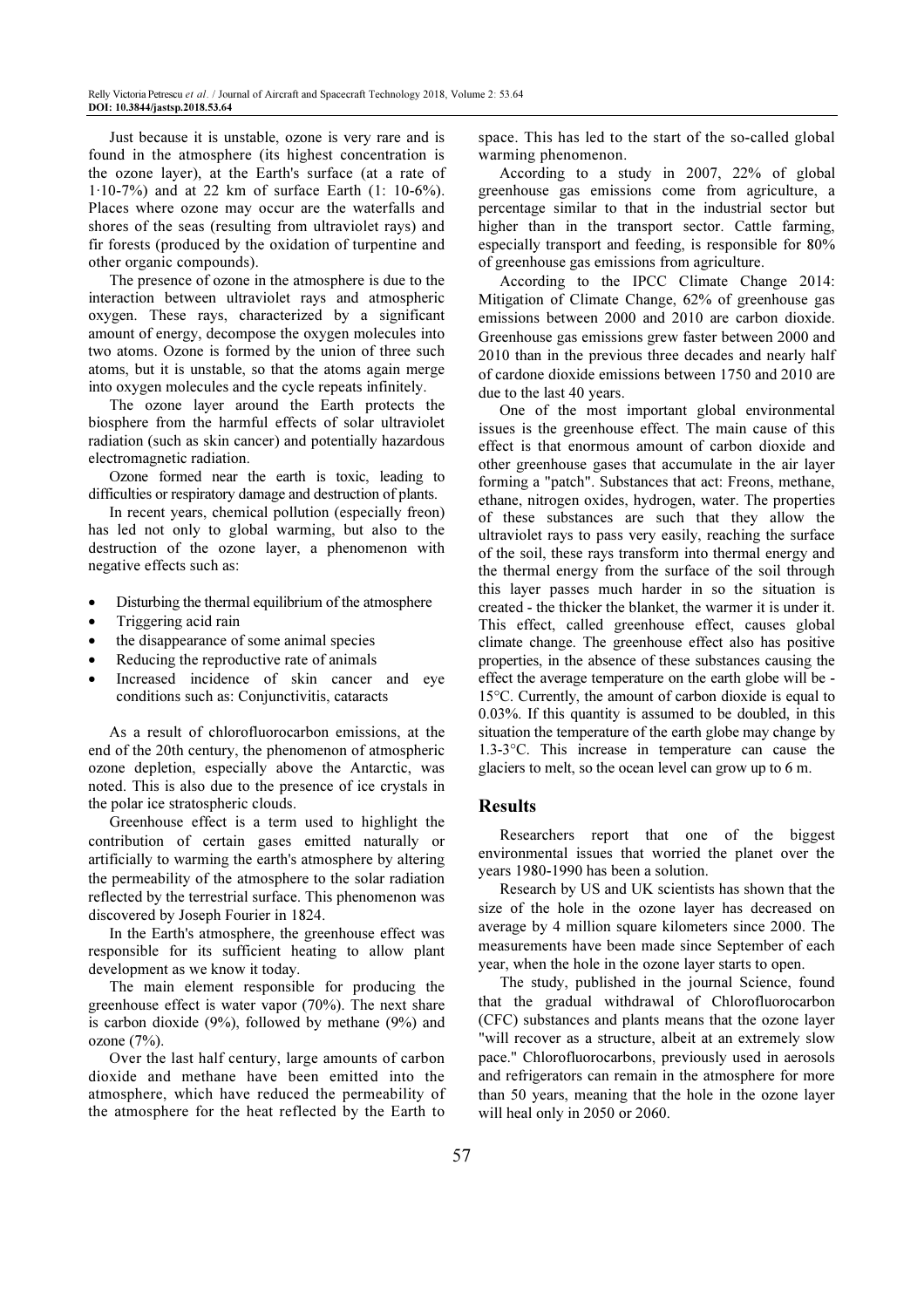The Montreal Protocol, a 1987 international treaty ratified by all UN member states, has encouraged nations to eradicate the use of CFC-based products.

After signing the agreement, fears have arisen that thinning of the ozone layer could cause serious human health problems, as well as environmental problems due to Ultraviolet (UV) rays that would reach the Earth's surface without ozone layer protection. The UN expects that 2 million cases of skin cancer per year were avoided by phasing out CFCs.

The hole in the ozone layer has formed above Antarctica because of the vast region of clouds that is born above the coldest continent on Earth. This cloud helps CFCs to persist in that area, which causes thinning of the ozone layer. The ozone layer is most thinner in the southern hemisphere during the spring.

Volcanic activity can also stimulate the depletion of the ozone layer. In 2015, scientists have alarmed that the largest hole in the ozone layer, measuring more than 20 million square kilometers, opened in October.

This result was caused by volcanic activity in Chile. When researchers surveyed September data and compared them to those in the same month over the past ten years, they noticed a consistent reduction, with the hole in the ozone layer opening up more and more every year.

"Volcanic activity plus man-made CFCs results in a toxic combination and Antarctica is deeply vulnerable," said Susan Solomon of the Massachusetts Institute of Technology (MIT) co-author.

"But when we looked at September, we saw how it diminished. It was interesting enough to see her shrink. Chemicals will break down over time."

It is believed that the extremely low temperatures in Antarctica create a "feedback" effect that amplifies the thinning of the ozone layer, creating clouds. The surplus of ultraviolet light would have caused placental changes, but the wildlife of the Antarctic, like the penguins, was not severely affected by the hole in the ozone layer.

"If there was to be a hole in the ozone layer anywhere in the world, that place had to be Antarctica because it was not a good place for life," Solomon said. "We realized that if we did not stop using these chemicals, we would have a crisis."

"Britain, for example, has 5% less ozone than it was 30 years ago, but it would have been twice as bad if we had not stopped CFCs. There would be problems with skin cancer, eyesight and crops. We made a decision to deal with the problem and we have to congratulate ourselves for that, "said the researcher.

Solomon said he hoped that after the successful eradication of CFCs, a strong international action will be taken to prevent the dangerous consequences of climate change: "Visibly the way countries deal with global warming is different because the industry no longer using fuels is worth more than companies that continue to use these substances, "she said.

"But they are important parallels. It was amazing to see how innovation has solved the problem of CFCs, so we got rid of them, although we still have hair spray and air conditioning. We start to see the same thing about global warming. We should look at the ozone layer and realize that nations can work together and find solutions." (Buis and Reiny, 2018).

Greenhouse effect is a term used to highlight the contribution of certain gases emitted naturally or artificially to warming the earth's atmosphere by altering the permeability of the atmosphere to the solar radiation reflected by the terrestrial surface. This phenomenon was discovered by Joseph Fourier in 1824.

In the Earth's atmosphere, the greenhouse effect was responsible for its sufficient heating to allow plant development as we know it today.

The main element responsible for producing the greenhouse effect is water vapor (70%). The next share is carbon dioxide (9%), followed by methane (9%) and ozone (7%).

Over the last half century, large amounts of carbon dioxide and methane have been emitted into the atmosphere, which have reduced the permeability of the atmosphere for the heat reflected by the Earth to space. This has led to the start of the so-called global warming phenomenon.

According to a study in 2007, 22% of global greenhouse gas emissions come from agriculture, a percentage similar to that in the industrial sector but higher than in the transport sector. Cattle farming, especially transport and feeding, is responsible for 80% of greenhouse gas emissions from agriculture.

According to the IPCC Climate Change 2014: Mitigation of Climate Change, 62% of greenhouse gas emissions between 2000 and 2010 are carbon dioxide. Greenhouse gas emissions grew faster between 2000 and 2010 than in the previous three decades and nearly half of cardone dioxide emissions between 1750 and 2010 are due to the last 40 years.

One of the most important global environmental issues is the greenhouse effect. The main cause of this effect is that enormous amount of carbon dioxide and other greenhouse gases that accumulate in the air layer forming a "patch". Substances that act: Freons, methane, ethane, nitrogen oxides, hydrogen, water. The properties of these substances are such that they allow the ultraviolet rays to pass very easily, reaching the surface of the soil, these rays transform into thermal energy and the thermal energy from the surface of the soil through this layer passes much harder in so the situation is created - the thicker the blanket, the warmer it is under it. This effect, called greenhouse effect, causes global climate change. The greenhouse effect also has positive properties, in the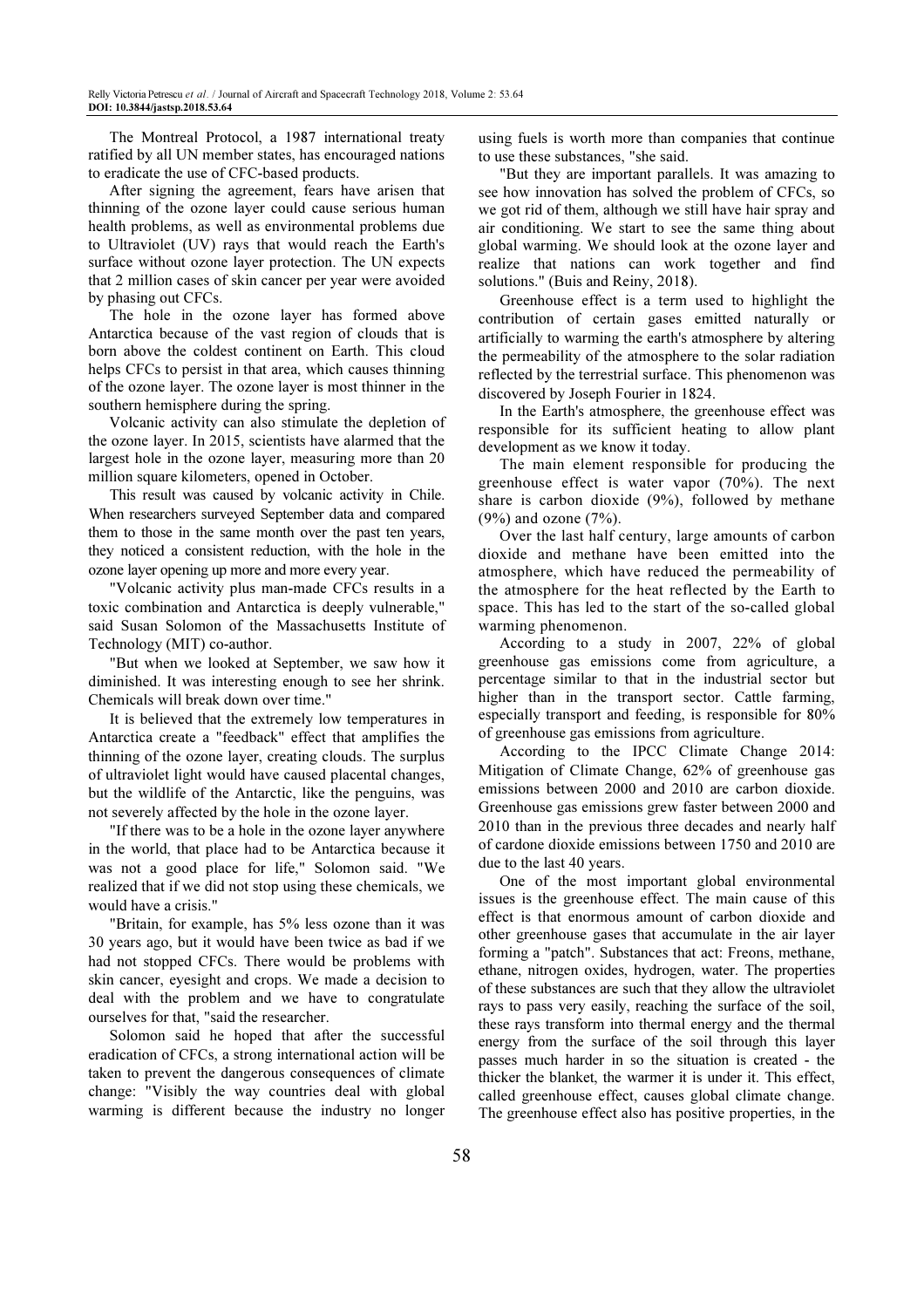absence of these substances causing the effect the average temperature on the earth globe will be -15°C. Currently, the amount of carbon dioxide is equal to 0.03%. If this quantity is assumed to be doubled, in this situation the temperature of the earth globe may change by 1.3-3°C. This increase in temperature can cause the glaciers to melt, so the ocean level can grow up to 6 m.

Global warming is the phenomenon of continual increase in average atmospheric temperatures in the immediate vicinity of the soil, as well as ocean water, observed in the last two centuries, but especially in recent decades. Global warming phenomena have always existed in Earth's history, being associated with the cosmic cosmic-solar phenomenon, alternating with small terrestrial glaciations associated with the minimal solar phenomenon.

The average air temperature near the Earth's surface increased 0.74±0.18°C in the last century.

If the observed heating phenomenon is almost unanimously accepted by scientists and decision-makers, there are various explanations for the causes of the process. The dominant opinion is that heating is due to human activity, especially by releasing carbon dioxide into the atmosphere by burning fossil fuels.

Intergovernmental Panel on Climate Change says that "most of the rise in average temperature in the second half of the 20th century is probably due to an increase in the greenhouse gas concentration of anthropogenic origin. They believe that natural phenomena such as solar variations and volcanism have had little effect of heating until the 1950s, but after the effect was mild cooling.

The theory of global anthropic warming is being challenged by some scientists and politicians, such as Claude Allègre or Václav Klaus. There are conspiracy theorists who think everything is just a pretext for world elites to demand pollution charges.

Global warming has supposed profound effects in many different areas. It causes or will cause elevation of sea level, climatic extremes, melting of glaciers, extinction of many species and changes in human health. Against the effects of global warming there is a sustained struggle, the central issue of which is the ratification by governments of the Kyoto Protocol on the reduction of pollutant emissions that influence the rate of warming.

Although it was claimed that in 2013 the Arctic ice cap will disappear definitively, it is now 60% more extensive than in 2012, with its borders almost uniting Canada and Russia  $(1.6 \text{ million km}^2 \text{ more})$ . Several researchers say they are facing a global cooling down period that will affect the planet by the middle of the 21st century, which is why the UN Intergovernmental Panel on Climate Change (IPCC) convened an emergency meeting in late September 2013. Ed Hawkins of the University of

Reading says we will have to track the evolution of the Nordic glacier over the next 5 years to tell us about the global temperature trend: Growth or decline.

The Earth's climate has always undergone cyclical changes with cooling and heating periods. Changes have different durations, as well as different amplitudes. The following types of cycles are mentioned:

The day-night cycle (circadian cycle), in which temperatures can vary from a few degrees to a few dozen degrees. This cycle is too fast to be considered in the case of climate change.

The annual cycle (seasons), where variation in temperature and other parameters, e.g., carbon dioxide concentration) can be seen on a graph showing the influence of industrialization.

The solar cycle, with a duration of approx. 11 years, indicates a periodic variation in temperature, which can mask global warming.

The glacial cycle which stretches over thousands of years to hundreds of thousands of years causes great variations in climate.

The solar cycle is a variation of solar activity with an average duration of 11.2 years, but solar cycles of 8 to 15 years are known. It is assumed that a solar cycle is determined by its magnetic field, which is reversed every 11 years, a complete magnetic cycle lasting in fact 22 years. Solar activity is characterized by the number of sunspots, the number of solar rays and solar radiation. The best index is considered to be the 2.8 GHz radiation, ie radiation with a wavelength of 10.7 cm.

The influence of the solar cycle on the climate is not well known, but the lack of sunspots in the second half of the seventeenth century coincided with a very cold period, the Maunder period, called "little glaciation," or "the little ice age.

The study of the ancient climate, for example the quaternary (1.8 million years ago) to date, can be done on the basis of antarctic rocks, such as the Vostok station, which can extract ice from the depth of 3500 m. The ice age is hundreds of thousands of years old. The isotopic composition of oxygen extracted from the ice allows reconstitution of atmospheric temperature over a period up to 700,000 years ago.

Glaciations were as follows: Mindel glaciation, which lasted from 650,000 to 350,000 BC, the Riss glaciation, which lasted from 300,000 to 120,000 BC. and glaciation Würm, which lasted between 80 000 and 10 000 BC. Also in the quaternary era, before the three men mentioned, glaciation Günz took place, which lasted between 900,000-700,000 BC. During the quaternary period the temperature variations did not exceed 10°C and the temperature peaks never exceeded +4°C compared to the current temperatures. In later periods, temperature variations reached 22°C and maximums +8°C. During these peaks, the ice has completely disappeared.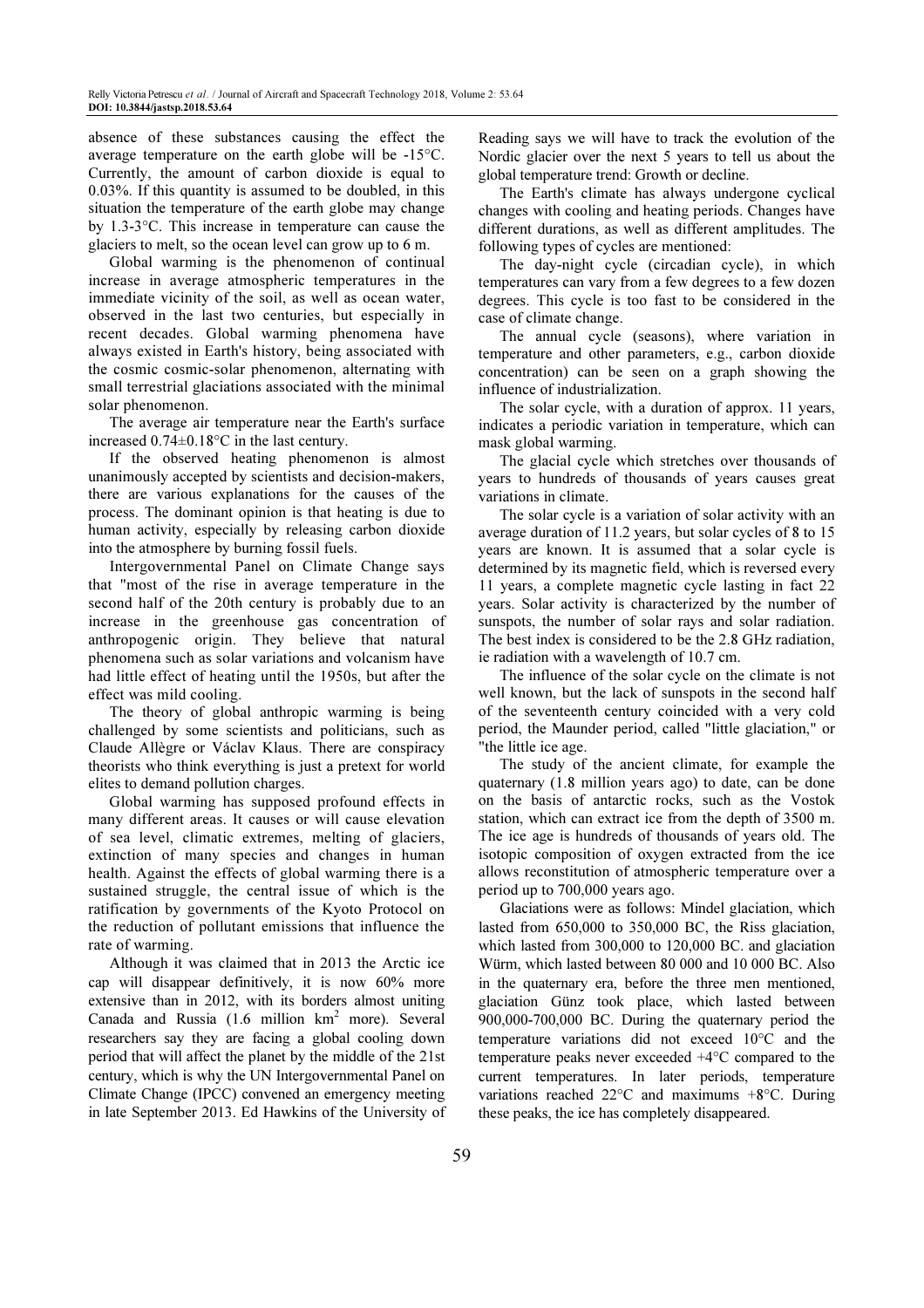Relly Victoria Petrescu et al. / Journal of Aircraft and Spacecraft Technology 2018, Volume 2: 53.64 DOI: 10.3844/jastsp.2018.53.64



Fig. 4: Temperature in the past 2000 years, reconstituted. Reconstruction is based on the analysis of tree growth rings and the thickness of the glaciers

The glaciation study revealed the perfect correlation between temperature, ice stretching and carbon dioxide concentration in the atmosphere.

Figure 4 shows the temperature evolution over the past 2000 years.

The temperatures shown in the graph represent the averages over a 10-year interval. Since there are no direct temperature measurements during this period, the temperatures were reconstituted based on the measurement of the thickness of the tree growth rings and the thickness of the glaciers.

Dating of tree rings can be done based on the determination of carbon 14.

Climate change in the Middle Ages was not as high as during the glaciation. However, during the last thousand years, a warm period was observed in the 10th and 11th centuries, a period called the medieval maximum. It is the era when the Vikings discovered Greenland, whose name "Green Country" indicates a vegetation landscape not covered by snow and ice.

Still, during the period (1550-1850), there was a cooling, the small ice age, in which the winters were very cold, especially between 1708 and 1709.

According to the climatologists' reconstituted temperatures, the last decade of the twentieth century and the beginning of the 21st century is the hottest period of the last 2000 years.

#### Discussion

You do not have to be a scientist to realize that something is happening to our planet, something that is not right (Too much pollution, too much human aggression on the blue planet). We begin to understand that we all have no place here and we will be practically locked up on the blue planet without enough food, clothing, housing, transport, energy, jobs and so slowly we are thinking more and more seriously about the mission of mankind, mission once humanitarian and now priority, to conquer outer space. As long as we have to live here all the more, it is imperative for us to correlate in such a way that we can properly share our existing resources, but also create new ones in the future.

With energy we started to move well, permanently enhancing the renewable and sustainable green energy, the hydro and nuclear fission and preparing in the future the energy future concentrated through the near-fusion nuclear reaction.

Drinking water resources are getting smaller, more limited, though paradoxically, our planet is water-filled with plenty of water, three-quarters of its surface being covered by seas and oceans, not to mention the multitude of lakes, glaciers, banks, waters and underground springs. Here the real problem is the diminishing of fresh, drinking water and natural cycle due to massive forest cuts. Deforestation and desertification have led to the reduction of drinking water, the dynamics of the water circuit in nature and rainfall. The rains have diminished in quantity and have been reduced at the same time, as a result of massive deforestations, often illegal, without governmental or world control.

To solve these major problems, it is imperative to relaunch the massive repopulations of the planet in all places. If the Arabs, an ancient and very civilized people, manage to turn the desert into forested and habitable areas, bringing water pumped out of the sea, not to mention the extension of the habitable land to them by creating new artificial islands, we can all use water seas and oceans to turn desserts into woodlands and habitable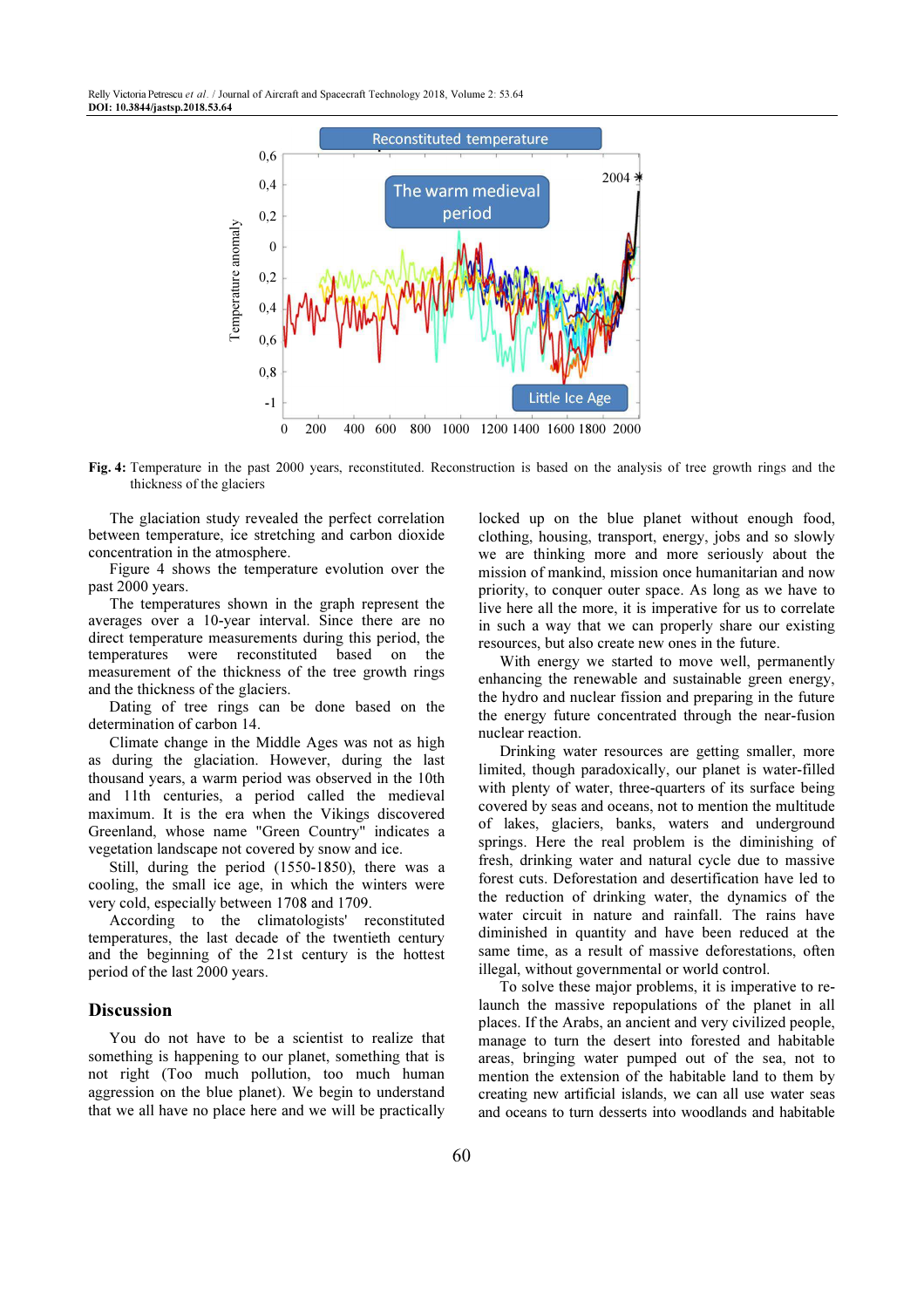areas. Sea water and oceans can be separated from the salt in it to be filtered and sent as drinking water. However, it can be used directly to wet stretch cultures where there are no rivers and lakes, with the help of man-made installations, pumps, pipelines and irrigation. Young massive forests must appear again on the entire surface of our blue planet and this is as urgent as possible.

Programs limiting the use and burning of hydrocarbons are already active and controlled. However, there must also be actions to stop any nuclear or atomic experiment, as they are the first to blame for the destruction of protective ozone, for the reduction of the protective ozone layer and especially for its drilling.

Freon should not only be limited in use but even prohibited.

Climate changes due to external force, depending on the influence of orbital movement around the Sun, volcanic eruptions and greenhouse effect. The share of the various causes of heating is under study, but the consensus of scientists is that the main reason is the increase in greenhouse gas concentration due to human activities in the industrialization era. Especially in the last 50 years, when detailed data is available, this is obvious. However, there are other hypotheses that attribute warming to variations in solar activity.

We still cannot stop the volcanoes from erupting when they want it, nor use their energy, but we can replan the planet while limiting forest cuts, we can limit the burning of hydrocarbons, but especially of oil and coal, by massive introduction of energies new wind and photovoltaic around the globe.

We can also recycle paper, plastic products, iron and metals.

Like any new knowledge, chemistry has brought us a great deal of good on the planet but at the same time very bad in the last 50 years. Toxic and unhealthy, carcinogenic and all kinds of autoimmune diseases have been produced. Chemical and nuclear residues have been spilled into the waters of the seas and oceans by contaminating them so that we now eat contaminated water, drink contaminated water and consume contaminated food. Even if today there is severe control of nuclear and chemical residue pathways, accidents are still more or less happening and anyway water contamination followed by air, soil and subsoil has already produced disastrous consequences for a very long time.

# Conclusion

As long as we have to live here all the more, it is imperative for us to correlate in such a way that we can properly share our existing resources, but also create new ones in the future.

With energy we started to move well, permanently enhancing the renewable and sustainable green energy, the hydro and nuclear fission and preparing in the future the energy future concentrated through the near-fusion nuclear reaction.

The arms race must cease, while the increase in funds allocated to medicine, for afforestation, the rapid development of green energy resources, science, in general, will have to become a permanent reality.

From time to time, we still have a good rain, even if less than 40-50 years ago, but there are signs of rebuilding and for terrestrial rains.

Year 2018 also began with a good sign in terms of lowering the hole in the Earth's shield of ozone.

It is in our power of all the inhabitants of the blue planet to care for it and make it even more beautiful than it once was.

## Acknowledgement

We acknowledge and thank Mr Taher M. Abu-Lebdeh, Associate Prof at North Carolina A and T State Univesity, United States and Mr Muftah H. El-Naas PhD MCIC FICCE QAFCO Chair Professor in Chemical Process Engineering Gas Processing Center College of Engineering Qatar University and Ms Shweta Agarwala, Senior Research Scientist at Singapore Center for 3D Printing Nanyang Technological University Singapore for their suggestions and comments.

## Funding Information

Research contract: Contract number 36-5-4D/1986 from 24IV1985, beneficiary CNST RO (Romanian National Center for Science and Technology) Improving dynamic mechanisms internal combustion engines. All these matters are copyrighted. Copyrights: 548-cgiywDssin, from: 22-04- 2010, 08:48:48.

## Author's Contributions

All the authors contributed equally to prepare, develop and carry out this manuscript.

#### **Ethics**

This article is original and contains unpublished material. The corresponding author confirms that all of the other authors have read and approved the manuscript and no ethical issues involved.

#### References

Aversa, R., F.I.T. Petrescu, R.V. Petrescu and A. Apicella, 2016a. Biomimetic FEA bone modeling for customized hybrid biological prostheses development. Am. J. Applied Sci., 13: 1060-1067. DOI: 10.3844/ajassp.2016.1060.1067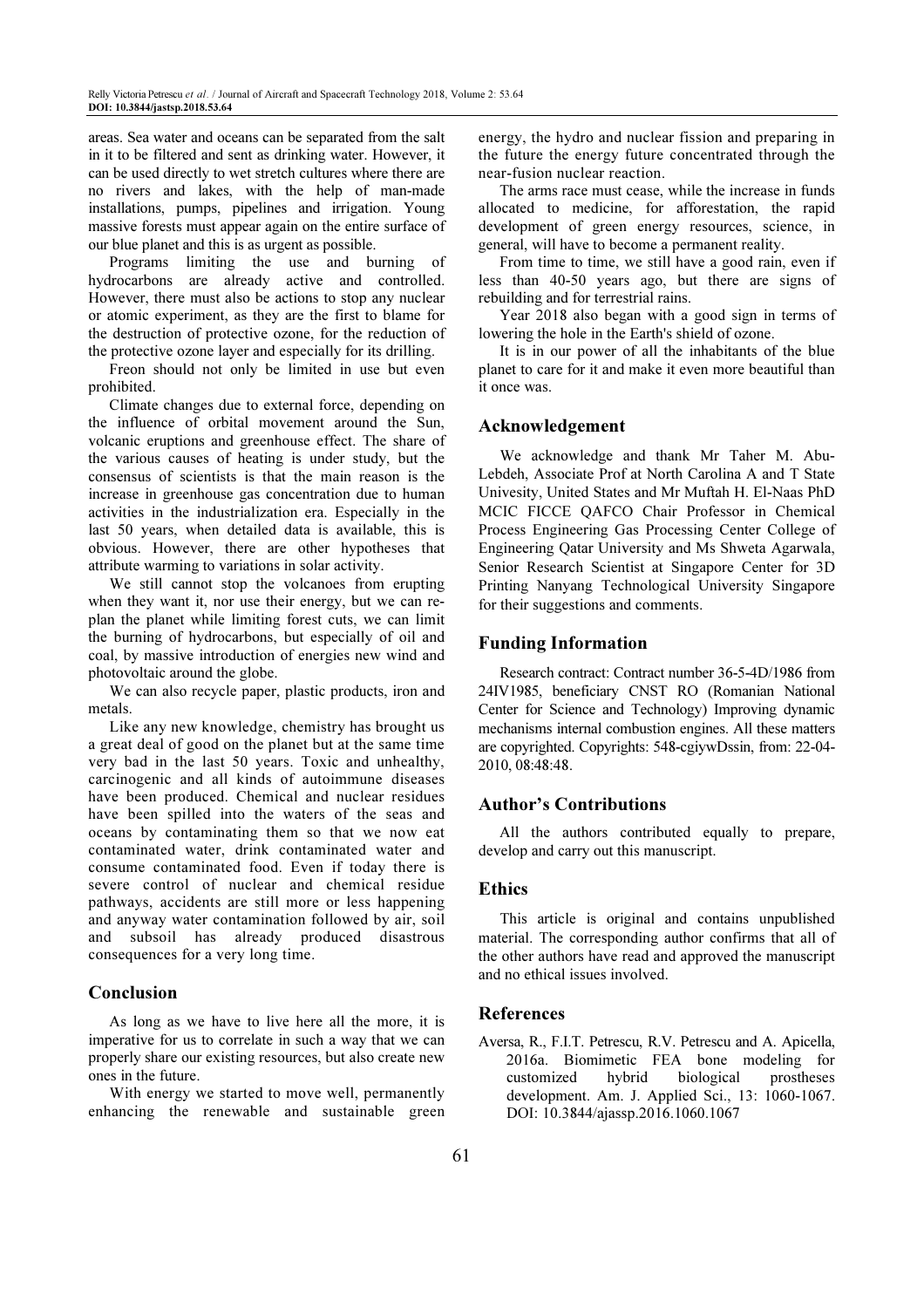- Aversa, R., D. Parcesepe, R.V. Petrescu, G. Chen and F.I.T. Petrescu et al., 2016b. Glassy amorphous metal injection molded induced morphological defects. Am. J. Applied Sci., 13: 1476-1482. DOI: 10.3844/ajassp.2016.1476.1482
- Aversa, R., R.V. Petrescu, F.I.T. Petrescu and A. Apicella, 2016c. Smart-factory: Optimization and process control of composite centrifuged pipes. Am. J. Applied Sci., 13: 1330-1341. DOI: 10.3844/ajassp.2016.1330.1341
- Aversa, R., F. Tamburrino, R.V. Petrescu, F.I.T. Petrescu and M. Artur et al., 2016d. Biomechanically inspired shape memory effect machines driven by muscle like acting NiTi alloys. Am. J. Applied Sci., 13: 1264-1271. DOI: 10.3844/ajassp.2016.1264.1271
- Aversa, R., E.M. Buzea, R.V. Petrescu, A. Apicella and M. Neacsa et al., 2016e. Present a mechatronic system having able to determine the concentration of carotenoids. Am. J. Eng. Applied Sci., 9: 1106-1111. DOI: 10.3844/ajeassp.2016.1106.1111
- Aversa, R., R.V. Petrescu, R. Sorrentino, F.I.T. Petrescu and A. Apicella, 2016f. Hybrid ceramo-polymeric nanocomposite for biomimetic scaffolds design and preparation. Am. J. Eng. Applied Sci., 9: 1096-1105. DOI: 10.3844/ajeassp.2016.1096.1105
- Aversa, R., V. Perrotta, R.V. Petrescu, C. Misiano and F.I.T. Petrescu et al., 2016g. From structural colors to super-hydrophobicity and achromatic transparent protective coatings: Ion plating plasma assisted  $TiO<sub>2</sub>$ and SiO<sub>2</sub> Nano-film deposition. Am. J. Eng. Applied Sci., 9: 1037-1045.

DOI: 10.3844/ajeassp.2016.1037.1045

- Aversa, R., R.V. Petrescu, F.I.T. Petrescu and A. Apicella, 2016h. Biomimetic and evolutionary design driven innovation in sustainable products development. Am. J. Eng. Applied Sci., 9: 1027-1036. DOI: 10.3844/ajeassp.2016.1027.1036
- Aversa, R., R.V. Petrescu, A. Apicella and F.I.T. Petrescu, 2016i. Mitochondria are naturally micro robots-a review. Am. J. Eng. Applied Sci., 9: 991-1002. DOI: 10.3844/ajeassp.2016.991.1002
- Aversa, R., R.V. Petrescu, A. Apicella and F.I.T. Petrescu, 2016j. We are addicted to vitamins C and E-A review. Am. J. Eng. Applied Sci., 9: 1003-1018. DOI: 10.3844/ajeassp.2016.1003.1018
- Aversa, R., R.V. Petrescu, A. Apicella and F.I.T. Petrescu, 2016k. Physiologic human fluids and swelling behavior of hydrophilic biocompatible hybrid ceramopolymeric materials. Am. J. Eng. Applied Sci., 9: 962-972. DOI: 10.3844/ajeassp.2016.962.972
- Aversa, R., R.V. Petrescu, A. Apicella and F.I.T. Petrescu, 2016l. One can slow down the aging through antioxidants. Am. J. Eng. Applied Sci., 9: 1112-1126. DOI: 10.3844/ajeassp.2016.1112.1126
- Aversa, R., R.V. Petrescu, A. Apicella and F.I.T. Petrescu, 2016m. About homeopathy or ≪Similia similibus curentur≫. Am. J. Eng. Applied Sci., 9: 1164-1172. DOI: 10.3844/ajeassp.2016.1164.1172
- Aversa, R., R.V. Petrescu, A. Apicella and F.I.T. Petrescu, 2016n. The basic elements of life's. Am. J. Eng. Applied Sci., 9: 1189-1197. DOI: 10.3844/ajeassp.2016.1189.1197
- Aversa, R., F.I.T. Petrescu, R.V. Petrescu and A. Apicella, 2016o. Flexible stem trabecular prostheses. Am. J. Eng. Applied Sci., 9: 1213-1221. DOI: 10.3844/ajeassp.2016.1213.1221
- Aversa, R., R.V.V. Petrescu, A. Apicella and F.I.T. Petrescu, 2017a. Nano-diamond hybrid materials for structural biomedical application. Am. J. Biochem. Biotechnol., 13: 34-41. DOI: 10.3844/ajbbsp.2017.34.41
- Aversa, R., R.V. Petrescu, B. Akash, R.B. Bucinell and J.M. Corchado et al., 2017b. Kinematics and forces to a new model forging manipulator. Am. J. Applied Sci., 14: 60-80. DOI: 10.3844/ajassp.2017.60.80
- Aversa, R., R.V. Petrescu, A. Apicella, I.T.F. Petrescu and J.K. Calautit et al., 2017c. Something about the V engines design. Am. J. Applied Sci., 14: 34-52. DOI: 10.3844/ajassp.2017.34.52
- Aversa, R., D. Parcesepe, R.V.V. Petrescu, F. Berto and G. Chen et al., 2017d. Process ability of bulk metallic glasses. Am. J. Applied Sci., 14: 294-301. DOI: 10.3844/ajassp.2017.294.301
- Aversa, R., R.V.V. Petrescu, B. Akash, R.B. Bucinell and J.M. Corchado et al., 2017e. Something about the balancing of thermal motors. Am. J. Eng. Applied Sci., 10: 200.217. DOI: 10.3844/ajeassp.2017.200.217
- Berto, F., R.V.V. Petrescu and F.I.T. Petrescu, 2016a. A review of recent results on 3D effects. Am. J. Eng. Applied Sci., 9: 1247-1260. DOI: 10.3844/ajeassp.2016.1247.1260
- Berto, F., R.V.V. Petrescu and F.I.T. Petrescu, 2016b. Three-dimensional in bonded joints: A short review. Am. J. Eng. Applied Sci., 9: 1261-1268. DOI: 10.3844/ajeassp.2016.1261.1268
- Berto, F., A. Gagani, R.V.V. Petrescu and F.I.T. Petrescu, 2016c. Key-hole notches in isostatic graphite: A review of some recent data. Am. J. Eng. Applied Sci., 9: 1292-1300.

DOI: 10.3844/ajeassp.2016.1292.1300

- Berto, F., A. Gagani, R. Aversa, R.V.V. Petrescu and A. Apicella et al., 2016d. Multiaxial fatigue strength to notched specimens made of 40CrMoV13.9. Am. J. Eng. Applied Sci., 9: 1269-1291. DOI: 10.3844/ajeassp.2016.1269.1291
- Buis, A. and S. Reiny, 2018. NASA sees first direct proof of ozone hole recovery. Jet Propulsion Laboratory, Pasadena, California Institute of Technology.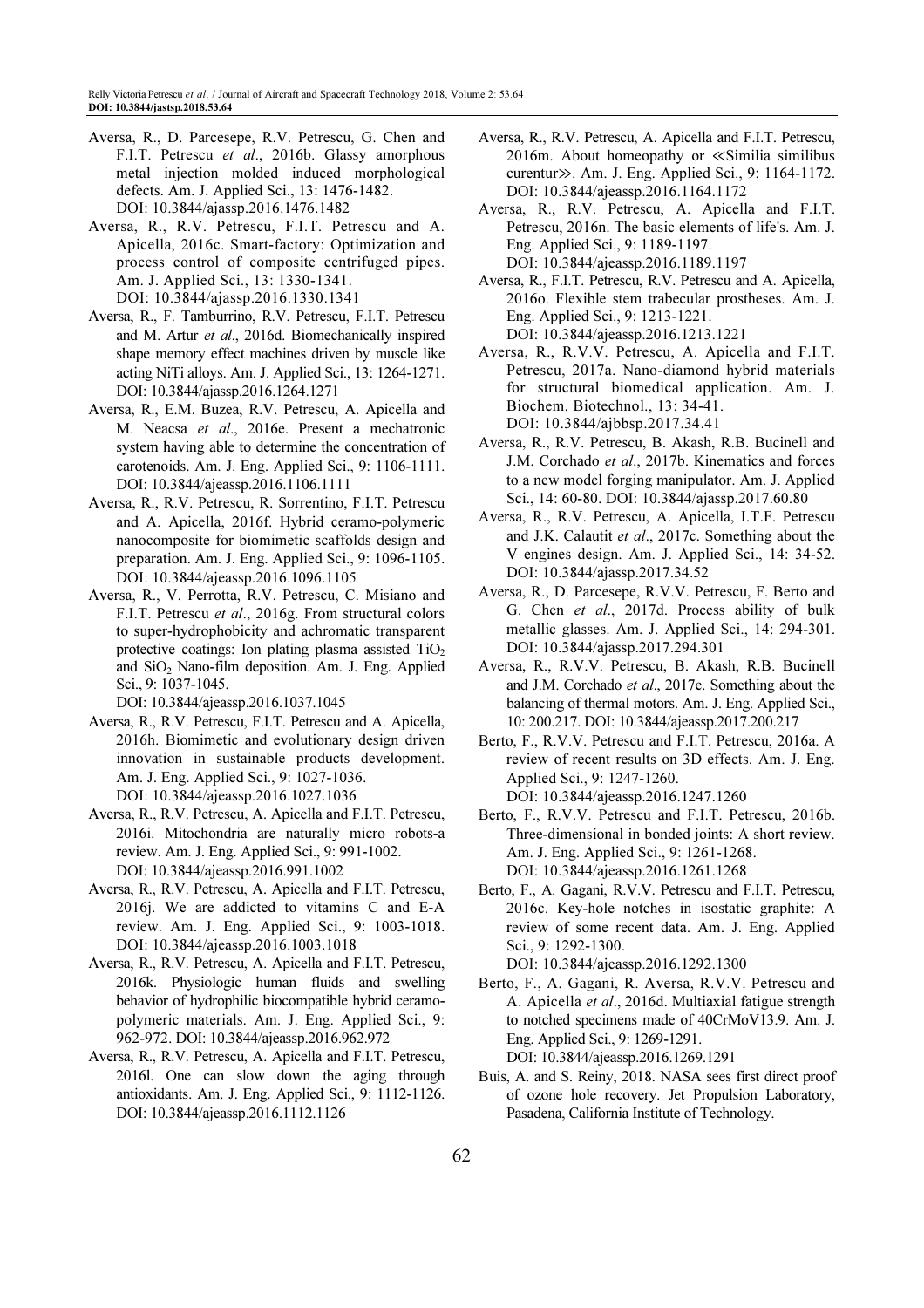- Mirsayar, M.M., V.A. Joneidi, R.V.V. Petrescu, F.I.T. Petrescu and F. Berto, 2017. Extended MTSN criterion for fracture analysis of soda lime glass. Eng. Fracture Mechan., 178: 50-59. DOI: 10.1016/j.engfracmech.2017.04.018
- Petrescu, F.I.T., 2009. New aircraft. Proceedings of the 3rd International Conference on Computational Mechanics, Oct. 29-30, Brasov, Romania.
- Petrescu, F.I.T., 2012a. Cold Nuclear Fusion. 1st Edn., Create Space, USA, ISBN-10: 1478234261, pp: 80.
- Petrescu, F.I.T., 2012b. Particle annihilation-a source of renewable energy? Infinite Energy Magazine, LuLu Publishers, USA.
- Petrescu, F.I.T., 2016 Valorificarea Traditiei Ingineresti Romanesti-I. 1st Edn., CreateSpace Independent Publishing Platform, ISBN-10: 1536889946, pp: 152.
- Petrescu, F.I.T. and J.K. Calautit, 2016a. About nano fusion and dynamic fusion. Am. J. Applied Sci., 13: 261-266.
- Petrescu, F.I. and J.K. Calautit, 2016b. About the light dimensions. Am. J. Applied Sci., 13:321-325. DOI: 10.3844/ajassp.2016.321.325
- Petrescu, F.I. and R.V. Petrescu, 2011a. Memories about Flight. 1st Edn., CreateSpace, pp: 652.
- Petrescu, F.I. and R.V. Petrescu, 2011b. Mechanical Systems, Serial and Parallel. 1st Edn., lulu.com Publisher, London, UK. ISBN-10: 1446600394, pp: 124.
- Petrescu, R.V. and F.I.T. Petrescu, 2012a. Northrop. 1st Edn., Books on Demand, ISBN-10: 3848209322, pp: 142.
- Petrescu, F.I. and R.V. Petrescu, 2012b. New Aircraft II. 1st Edn., Books on Demand, pp: 138.
- Petrescu, F.I. and R.V. Petrescu, 2012c. Mecatronica-Sisteme Seriale Si Paralele. 1st Edn., Create Space Publisher, USA,
	- ISBN-13: 978-1-4750-6613-5, pp: 128.
- Petrescu, F.I. and R.V. Petrescu, 2012d. Kinematics of the planar quadrilateral mechanism. ENGEVISTA, 14: 345-348.
- Petrescu, R.V. and F.I. Petrescu, 2013a. Lockheed Martin. 1st Edn., CreateSpace, pp: 114.
- Petrescu, R.V. and F.I. Petrescu, 2013b. Northrop. 1st Edn., CreateSpace, pp: 96.
- Petrescu, R.V. and F.I. Petrescu, 2013c. The Aviation History or New Aircraft I Color. 1st Edn., CreateSpace, pp: 292.
- Petrescu, F.I. and R.V. Petrescu, 2013d. Cinematics of the 3R Dyad. Engevista, 15: 118-124.
- Petrescu, F.I. and R.V. Petrescu, 2016a. Parallel moving mechanical systems kinematics. ENGEVISTA, 18:455-491.
- Petrescu, F.I. and R.V. Petrescu, 2016b. Direct and inverse kinematics to the anthropomorphic robots. ENGEVISTA, 18: 109-124.
- Petrescu, F.I. and R.V. Petrescu, 2016c. Dynamic cinematic to a structure 2R. Revista Geintec-Gestao Inovacao E Tecnologias, 6: 3143-3154.
- Petrescu, R.V.V., R. Aversa, A. Apicella, F. Berto and S. Li et al., 2016a. Ecosphere protection through green energy. Am. J. Applied Sci., 13: 1027-1032. DOI: 10.3844/ajassp.2016.1027.1032
- Petrescu, F.I.T., A. Apicella, R.V.V. Petrescu, S.P. Kozaitis and R.B. Bucinell et al., 2016b. Environmental protection through nuclear energy. Am. J. Applied Sci., 13:941-946. DOI: 10.3844/ajassp.2016.941.946
- Petrescu, R.V., R. Aversa, A. Apicella and F.I. Petrescu, 2016c. Future medicine services robotics. Am. J. Eng. Applied Sci., 9: 1062-1087. DOI: 10.3844/ajeassp.2016.1062.1087
- Petrescu, R.V., R. Aversa, B. Akash, F. Berto and A. Apicella et al., 2017a. Forces of a 3R Robot. J. Mechatron. Robot., 1: 1-14. DOI: 10.3844/jmrsp.2017.1.14
- Petrescu, R.V., R. Aversa, B. Akash, F. Berto and A. Apicella et al., 2017b. Direct geometry and cinematic to the MP-3R systems. J. Mechatron. Robot., 1: 15-23. DOI: 10.3844/jmrsp.2017.15.23
- Petrescu, R.V., R. Aversa, B. Akash, F. Berto and A. Apicella et al., 2017c. Dynamic elements at MP3R. J. Mechatron. Robot., 1: 24-37. DOI: 10.3844/jmrsp.2017.24.37
- Petrescu, R.V., R. Aversa, B. Akash, F. Berto, A. Apicella and F.I.T. Petrescu, 2017d. Geometry and direct kinematics to MP3R with 4×4 operators. J. Mechatron. Robot., 1: 38-46. DOI: 10.3844/jmrsp.2017.38.46
- Petrescu, R.V., R. Aversa, A. Apicella, M.M. Mirsayar and S. Kozaitis et al., 2017e. Current stage in the field of mechanisms with gears and rods. J. Mechatron. Robot., 1: 47-57. DOI: 10.3844/jmrsp.2017.47.57
- Petrescu, R.V., R. Aversa, A. Apicella, M.M. Mirsayar and S. Kozaitis et al., 2017f. Geometry and inverse kinematic at the MP3R mobile systems. J. Mechatron. Robot., 1: 58-65. DOI: 10.3844/jmrsp.2017.58.65
- Petrescu, R.V., R. Aversa, A. Apicella, M.M. Mirsayar and S. Kozaitis et al., 2017g. Synthesis of optimal trajectories with functions control at the level of the kinematic drive couplings. J. Mechatron. Robot., 1: 66-74. DOI: 10.3844/jmrsp.2017.66.74
- Petrescu, R.V., R. Aversa, A. Apicella, M.M. Mirsayar and S. Kozaitis et al., 2017h. The inverse kinematics of the plane system 2-3 in a mechatronic MP2R system by a trigonometric method. J. Mechatron. Robot., 1: 75-87. DOI: 10.3844/jmrsp.2017.75.87